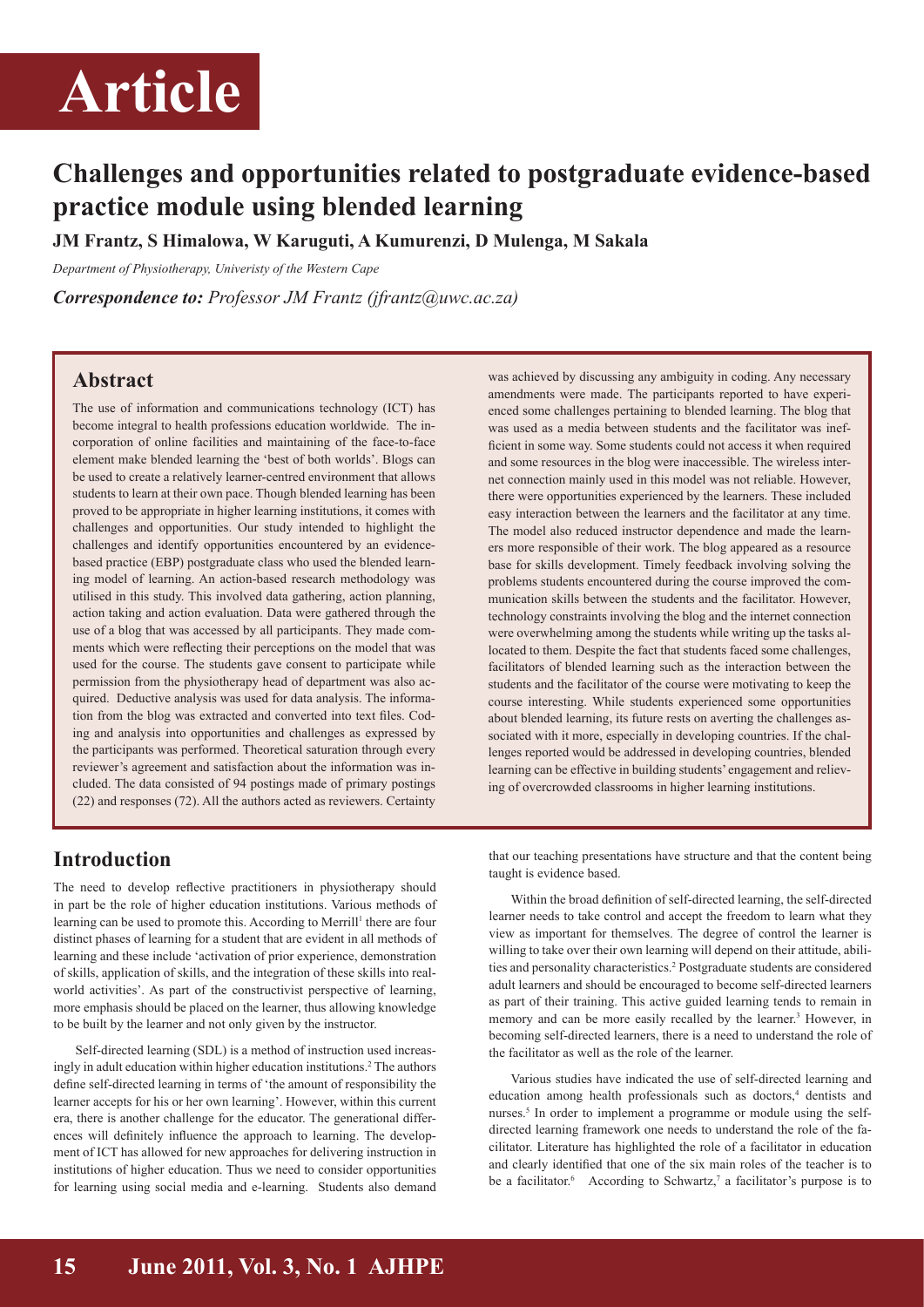# **Article**

increase a group's effectiveness by helping it to improve its processes and structures. The facilitator assists the learning process of the student and the experience is intended to be collaborative. With the facilitator, learning shifts from 'passive' learning to 'active' learning. The facilitator must understand that the student comes with prior knowledge and the method of instruction by the facilitator should guide the student to 'the goal of interdependence'.<sup>8</sup> In addition, the facilitator realises that 'effective learning is possible when the role of the teacher is not that of a controller and deliverer of pre-packed knowledge'.9 Thus the shift from the teacher-centred to student-centred instruction is being encouraged. The challenge that arises is: What are the guidelines for the shift from lecturing to facilitating learning?

Even though university requirements at postgraduate level allows for learning to exist, actual personal learning is controlled by, and dependent on the individual according to adult learning principles.<sup>10</sup> These principles highlight that real learning occurs in self-directed and problem-oriented processes for adults, and each individual has to realise a 'need to know' and be intrinsically motivated to learn. This motivation needs to be nurtured, and Knowles<sup>10</sup> highlights six factors as sources of motivation; these include social relationships, external expectations, social welfare, personal advancement, stimulation and cognitive interest. To be a life-long learning health professional, self-directed learning should be an essential factor for effective learning. In self-directed learning the individual's practical experience motivates and stimulates learning and can be linked to the process of evidence-based practice. This poses a challenge to the facilitator in ensuring that the four critical elements of learning are adequately incorporated. These elements include motivation, reinforcement, retention and transference. Limited information could be found linking self-directed learning, evidence-based practice and physiotherapists.

A postgraduate course in evidence-based practice was revised from the use of face-to-face instruction to a more blended learning approach which utilised face-to-face instruction, online discussions as well as other social media technologies. A blog was used to allow students to share knowledge, reflect and debate. Blogs can be used to facilitate 'small virtual groupings of individuals interested in co-constructing knowledge around a common topic within a community of practice'.<sup>11</sup> Refshauge  $\&$  Higgs<sup>12</sup> describe an experiential learning framework that employs peer-assisted learning as one that allows the learners to relay their experiences, discuss their reflections and make conclusions after considering their own and their peers' inputs before finally forming an improved view of the experience.

Thus the aim of this study was to highlight the challenges and opportunities experienced by the students regarding the incorporation selfdirected learning as a framework for learning the skills and methods of collecting and analysing the best evidence available to support practice.

## **Methods**

The study involved five full-time MSc students undertaking an Evidence-Based Practice (EBP) Module as part of their degree programme. All students registered for the module participated in the study, and the lecturer acted as a facilitator. The students involved in the study were adult learners, with a BSc Honours in physiotherapy, and who had returned to higher education after having had a gap of at least 2 years of physiotherapy practice. The mean years of clinical experience in the group were 6 years.

This study was a cross-sectional qualitative study. The comments on the blog served as a reflective journal throughout the module. The data consisted of 22 blogs (primary postings) and 72 blog comments (responses to primary postings); these were added together to represent a total of 94 blog postings.

Although the course was designed to make use of didactic teaching, a blended learning approach was used which included didactic teaching, group discussions and online activities. This was a small-scale study with a qualitative approach because the aim was to gather rich, detailed information reflecting the participants' viewpoints. This can be compared with the personal diary mode of data gathering in qualitative studies. Informed verbal consent of willingness to participate in the study was obtained. Permission was obtained from the head of department in which the students were registered and the registrar of the training institution. Liberty to withdraw from the study by not contributing to the blog activities was not granted but contributions of those individuals would be excluded if so desired. However, in the current study, all blog posts were made available for use in the publication.

#### **Data analysis**

Deductive analysis was chosen to analyse the data obtained from the blog. The blogs were extracted from the web and converted into text files. According to Tere,<sup>13</sup> for an appropriate data analysis, one has to put the data in a format that will be easily analysed. Coding and analysis of the blog continued according to the challenges and opportunities mentioned by the participants. Theoretical saturation was achieved after every reviewer was satisfied with what he/she had included and agreed on by the other reviewers. All the authors acted as reviewers and any ambiguities in coding between investigators were discussed, reviewed and amended where necessary till certainty was achieved.

### **Results**

The aim of this study was to highlight the challenges and opportunities experienced by postgraduate students in incorporating self-directed learning as a framework for learning the skills and methods of collecting and analysing the best evidence available to support practice. The information in the blog focused on various tasks and the results will be presented according to themes guided by the conceptual model of understanding self-directed learning. According to Song & Hill,<sup>14</sup> 'the online learning context impacts on self-directed learning personal attributes of resource use, strategy use, and motivation'. Within all of this there are opportunities and challenges as highlighted by the following quotes.

#### **Skills development**

*EBP module has allowed me to develop skills regarding the process of evidence-based practice as well as reflecting on what I do and how I do it.* (Opportunity)

*Blended learning has been very interesting to me at the same time challenging. For me it is the ultimate learning process in the 21st century. While I appreciate the research skills that I've learnt through blended learning, the question that I keep on asking myself is: how are we going to transform this beautiful learning process back home?* (Challenge)

### **Improved learning**

*This course (EBP) came at a time when our knowledge on research was a key higher. However, our writing knowledge has been refined; our aspiration for further writing has been inspired ... I was able to learn, read and contribute at my own pace.* (Opportunity)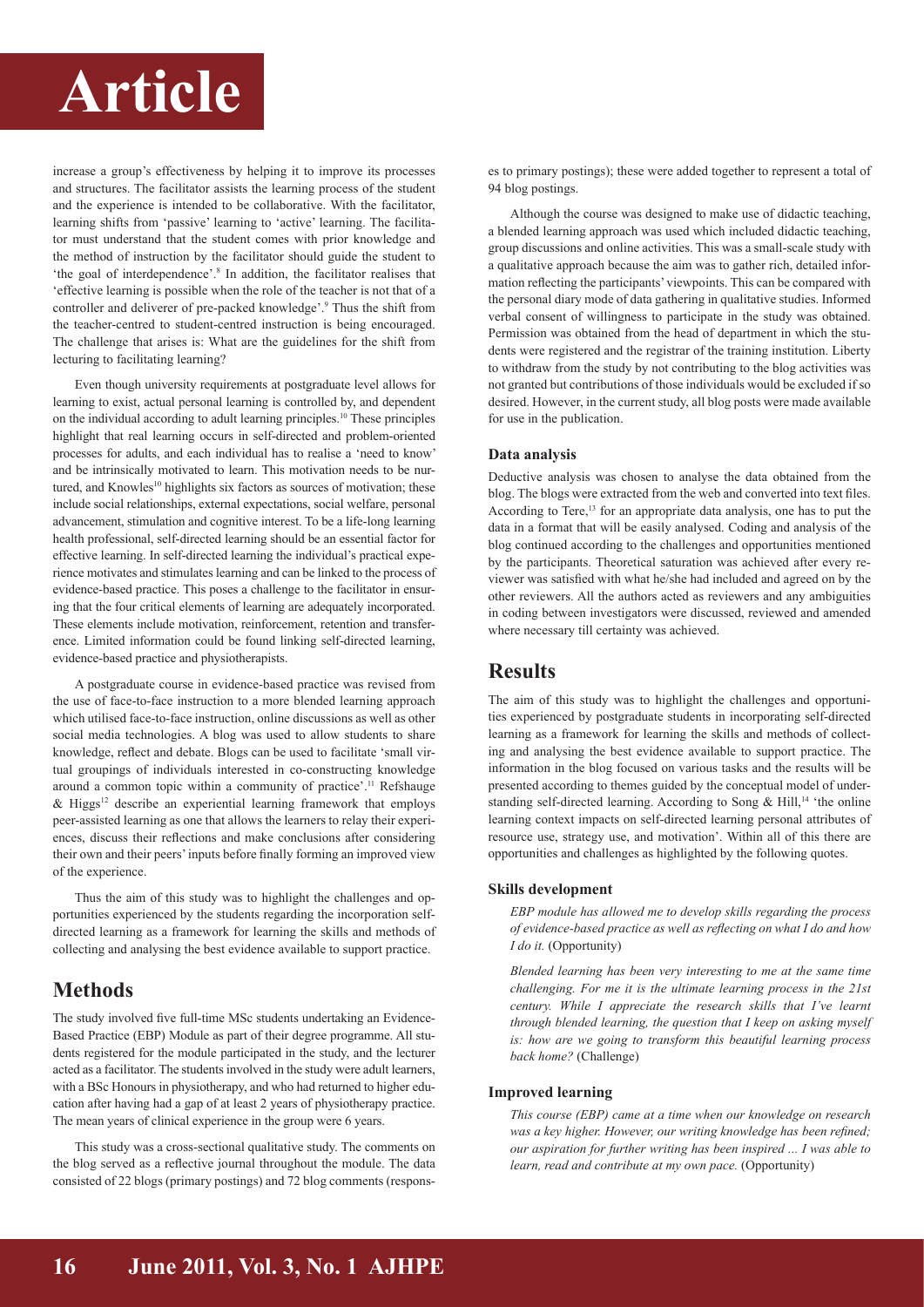## **Article**

*Understanding and finding the correct tools to score the methodological quality [of an article] was another challenge as most of the tools aimed at assessing RCTs though there are limited tools that critically appraise other study designs which is commonly found in health professionals research … others found this task easier and I felt pressured to complete the task in order to contribute.* (Challenge)

### **Resources**

The students were able to access each other's ideas and perspectives on various topics through the blog. However, the blog had both challenges and opportunities as a resource.

*To my utter disappointment, it wasn't to be because I was never able to log in. This was at times devastating because I was not able to post anything I wanted to share 'my experiences' with my colleagues. It made me trail behind sometimes and this was never good at all.*  (Challenge)

*The fact that we could share our ideas, opinions, challenges, information and knowledge made it far more important and worthwhile than what I see on Facebook ... I could refer back to the comments and additional resources place on the blog.* (Opportunity)

### **Strategies**

Students made use of the blog as well as face to face discussions to improve their skills. In addition the importance of the facilitator and feedback was also highlighted.

*This process was somehow challenging, where sometimes I would write up any part of the article and feel I have done great but the facilitation and feedback from the lecturer really helped a lot. This assisted me in understanding immediately where necessary.* (Opportunity)

*I also like the fact that we had to share our challenges throughout the way because one would feel that he/she is not the only one facing the challenges. Support from others helped me cope with the challenges.* (Opportunity)

*The blog could at times keep the posted comments pending and therefore denying the bloggers the opportunity to read and respond on time. This was frustrating as I wanted immediate responses*. (Challenge)

### **Task context**

Students reported challenges and opportunities within the process of evidence-based practice and finding information supporting their research question.

*Very little literature around Africa was found. This hampered my progress regarding the desired tasks.* (Challenge)

*Some articles were difficult to review since there was a limitation in drawing out the specific conclusions of the study and research design. I struggled with this.* (Challenge)

*The methodology phase has made me realise that teaching the theory relating to tools and techniques is not as effective as providing the students with the opportunity to apply the tools themselves.* (Opportunity)

*I found being able to refer to the outline of the tasks on the blog and the comments from others associated with it good as I could go back all the time when I did not understand.* (Opportunity)

## **Discussion**

Blended learning is a combination of any form of technology-facilitated learning and face-to-face instructor-led training.<sup>15</sup> The traditional models of learning are being replaced by the emergence of new advanced technologies that provide the facilitators with an exceptional opportunity, creating blended learning environments that are highly interactive, meaningful and learner-centred.<sup>16</sup> EBP is a movement within health professions education that allows professionals to identify, disseminate and promote the adoption of practices based on research. Designing a postgraduate EBP module is challenging, as it would be expected that the evidence base expands from pure intervention studies and RCTs to including evidence on contextual factors using qualitative research. How to best teach EBP has become a major point of discussion in many health professions but teaching concepts of EBP remains a challenge in professional education.<sup>13</sup> In exploring effective pedagogies, educators have emphasised the benefits of applying the principles of adult learning theory to EBP modules.

In the current study students highlighted the challenges and opportunities faced when allowed to incorporate the principles of self-directed learning in a module. The use of information and communications technology (ICT) has become integral to health professions education worldwide. Blogs can be used to create a relatively learner-centred environment that allows students to learn at their own pace. This was evident in the current study when participants reflected on their experiences and indicated that they could continuously refer back to comments and tasks on the blog. In addition, participants also indicated that they could 'learn, read and respond' at their own pace. However, research has highlighted that there are concerns that developing countries lack the relevant infrastructure and skill base to effectively incorporate ICT in education.<sup>17</sup> Although learners of today have tried to embrace technologies like blogging to enhance their learning in institutions, the students in the current study also highlighted their concern of how they would be able to effectively implement this method of teaching and learning in their home countries in Africa. Currently this challenge is also being highlighted in medical education in Africa.<sup>18</sup>

## **Conclusion**

Although blended learning can be used to adjust to the essential learning methods and overall learning environment of the student, it is still evident that challenges do exist with this method. The challenges related to blended learning that arose during the course include, but not limited to, technology constraints involving the blog and the internet connection. Despite the fact that students faced some challenges, the facilitators such as the interaction of the students and the facilitator providing feedback on students' progress were motivating to keep the course interesting. The blog allowed a greater and timely feedback such as solving the problems the students encountered during the course and improved the communication and IT skills between the students and the facilitator. If the challenges reported would be addressed in developing countries, this type of learning can be effective in building students' engagement in learning, relieving overcrowded classrooms found in most African countries. In all, there was a multitude of success to both the facilitator and students during this course.

### **Implications for practice**

Incorporation of blended learning in physiotherapy will lead to enhancement of learning due to access to literature and reduction of dependency on facilitators, which is a characteristic of didactic learning and improved responsibility and autonomy over the learners' work.